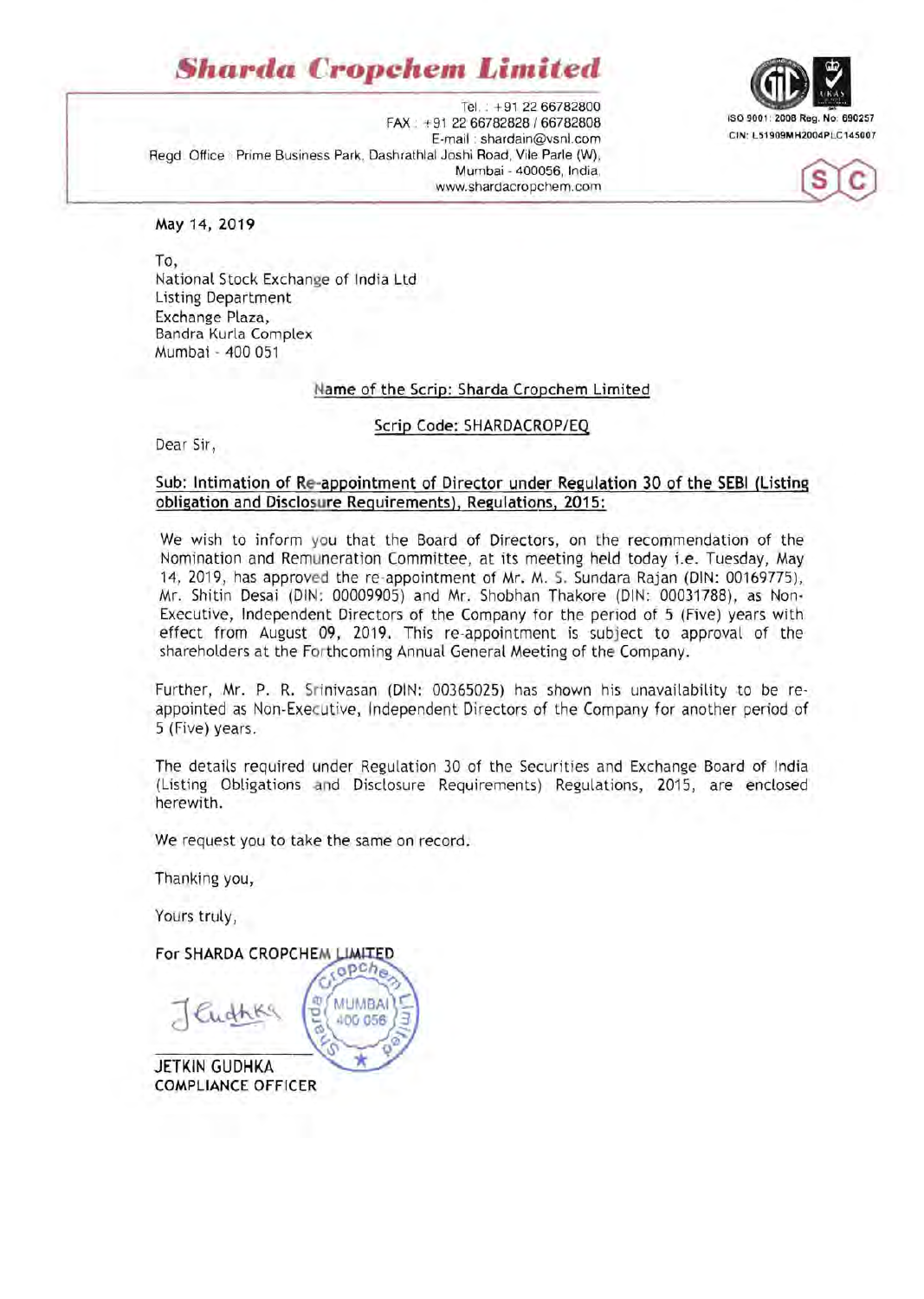## *Shard"* **Cropchem** *Limited*

Tel. : +91 22 66782800<br>FAX : +91 22 66782828 / 66782808 ISO 9001: 2008 Reg. No: 690257<br>F-mail : shardain@vsnl.com CIN: L51909MH2004PLC145007 E-mail : shardain@vsnl.com Regd. Office : Prime Business Park, Dashrathlal Joshi Road, Vile Parle (W), Mumbai - 400056, India. www.shardacropchem.com





#### **Annexure**

### **Re-appointment of Mr. M. S. Sundara Rajan as Non-Executive, Independent Director of the Company**

| Sr.<br>No.     | Details of events that need<br>to be provided                                       | Information of such events                                                                                                                                                                                                                                                                                                                                                                                                                                                                                                                                                                                                                                                                                                                                                                                                                                             |
|----------------|-------------------------------------------------------------------------------------|------------------------------------------------------------------------------------------------------------------------------------------------------------------------------------------------------------------------------------------------------------------------------------------------------------------------------------------------------------------------------------------------------------------------------------------------------------------------------------------------------------------------------------------------------------------------------------------------------------------------------------------------------------------------------------------------------------------------------------------------------------------------------------------------------------------------------------------------------------------------|
| 1              | Reason for change viz.<br>appointment, resignation,<br>removal, death or otherwise. | Re-appointment                                                                                                                                                                                                                                                                                                                                                                                                                                                                                                                                                                                                                                                                                                                                                                                                                                                         |
| $\overline{2}$ | Date of re-appointment &<br>Terms of appointment.                                   | August 09, 2019.<br>5 Years upto August 08, 2024                                                                                                                                                                                                                                                                                                                                                                                                                                                                                                                                                                                                                                                                                                                                                                                                                       |
| $\overline{3}$ | Brief profile                                                                       | Holds a Post Graduate Degree in Economics<br>from University of Madras with specialisation<br>in Mathematical Economics and National<br>Income and Social accounting. He is also a<br>certified Associate of Indian Institute of<br>Company Secretaries of India. He was a<br>Chairman & Managing Director (CMD) of<br>Indian Bank and has total experience of over<br>37 years in the banking industry. He has<br>earlier worked with Union Bank of India for<br>over 33 years. During his stewardship as<br>CMD of Indian Bank, the said Bank accolade<br>and awards. He has been ranked 45 <sup>th</sup> in<br>Economic Times India Inc's most potential<br>CEOs list (2009) and also ranked No 2 among<br>the CEOs of nationalised bank and No. 6<br>among the CEOs of Commercial Banks. He<br>has been an Independent Director of the<br>Company since July 2011. |
| 4              | Disclosure of relationships<br>between directors                                    | None                                                                                                                                                                                                                                                                                                                                                                                                                                                                                                                                                                                                                                                                                                                                                                                                                                                                   |

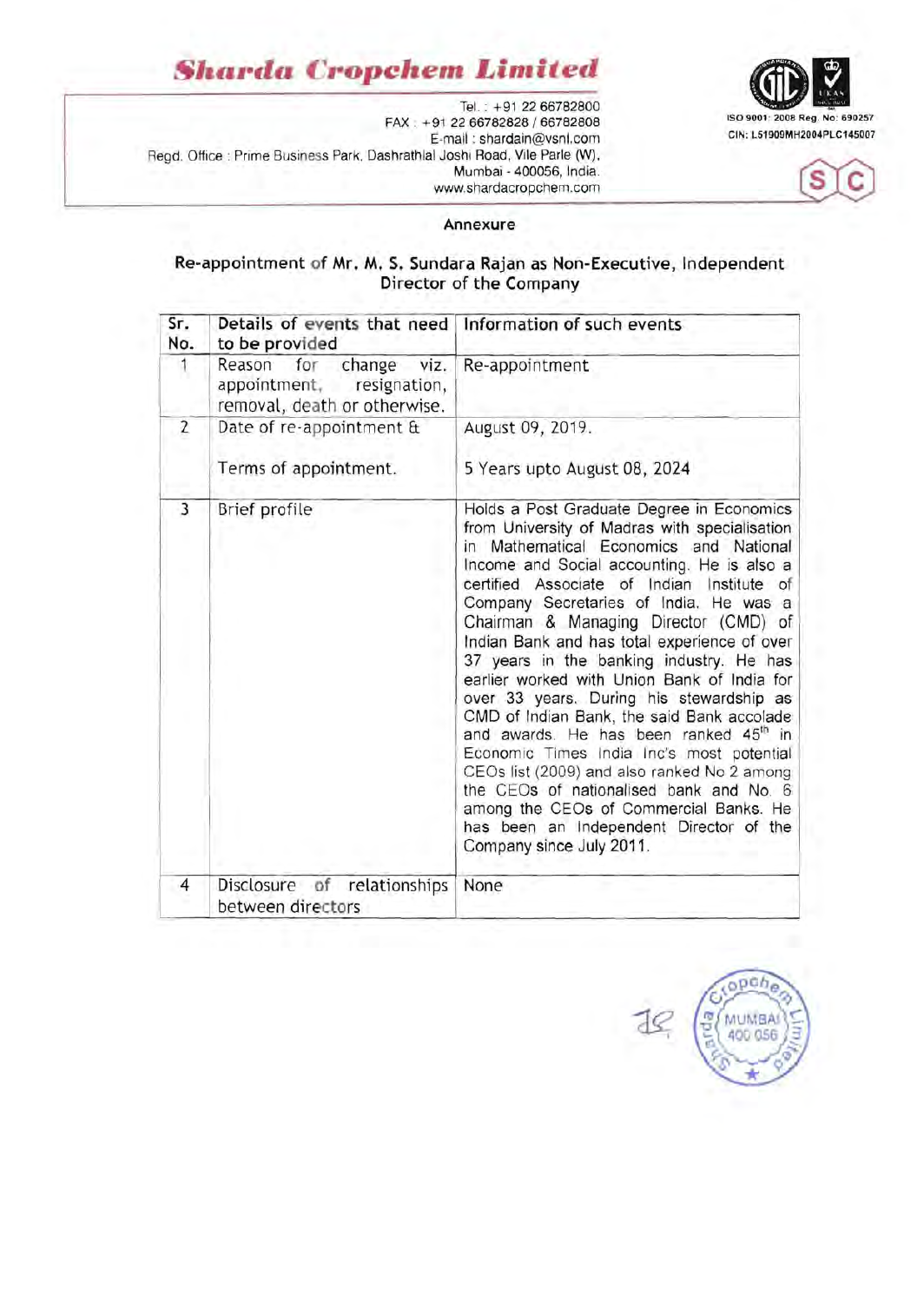## *Sllarda* **Cropchem** *Limited*



MUMBA 400 056

Tel.: +91 22 66782800<br>FAX +91 22 66782828 / 66782808 ISO 9001: 2008 Reg. No<sup>.</sup> 690257<br>E. mail: chardein@vent.com c.w.: L51909MH2004PLC145007 E-mail : shardain@vsnl.com Regd. Office : Prime Business Park, Dashrathlal Joshi Road, Vile Parle (W), Mumbai - 400056, India. www.shardacropchem.com



### Re-appointment of Mr. Shitin Desai as Non-Executive, Independent Director of the Company

| Sr.<br>No.     | Details of events that need<br>to be provided                                                | Information of such events                                                                                                                                                                                                                                                                                                                                                                                                                                                                                                                                                                                                                                                                                                                                                                                                                                                                                                                                                                                                                   |
|----------------|----------------------------------------------------------------------------------------------|----------------------------------------------------------------------------------------------------------------------------------------------------------------------------------------------------------------------------------------------------------------------------------------------------------------------------------------------------------------------------------------------------------------------------------------------------------------------------------------------------------------------------------------------------------------------------------------------------------------------------------------------------------------------------------------------------------------------------------------------------------------------------------------------------------------------------------------------------------------------------------------------------------------------------------------------------------------------------------------------------------------------------------------------|
| 1              | Reason<br>change viz.<br>for<br>appointment,<br>resignation,<br>removal, death or otherwise. | Re-appointment                                                                                                                                                                                                                                                                                                                                                                                                                                                                                                                                                                                                                                                                                                                                                                                                                                                                                                                                                                                                                               |
| $\overline{2}$ | Date of re-appointment &<br>Terms of appointment.                                            | August 09, 2019.<br>5 Years upto August 08, 2024                                                                                                                                                                                                                                                                                                                                                                                                                                                                                                                                                                                                                                                                                                                                                                                                                                                                                                                                                                                             |
| 3              | Brief profile                                                                                | Holds a Bachelor's Degree in Commerce from<br>the Universitu of Mumbai. He is a veteran with<br>more than 40 years of experience in the<br>banking and financial services sector. He has<br>served as a Consultant to "Bank of America<br>Merrill Lynch". Before this he served as an<br>Executive Vice Chairman of "DSP Merrill<br>Lynch Ltd." and is one of its Founding<br>Directors. He is a Member of the Advisory<br>Board of<br>'Kherwadi Social<br>Welfare<br>Association' (KSWA), which is one of the<br>NGOs providing livelihoods<br>largest<br>to<br>underprivileged youth by making<br>them<br>economically independent through vocational<br>training. He was also a member on the<br>Committee on Takeovers appointed by SEBI,<br>Investor Education and Protection Fund<br>constituted by Ministry of Corporate Affairs,<br>the RBI Capital Market Committee, Advisory<br>Group of Securities Market of RBI and Insider<br>Trading Committee. She has been an<br>Independent Director of the Company since<br>December 2013. |
| $\overline{4}$ | Disclosure of relationships<br>between directors                                             | None                                                                                                                                                                                                                                                                                                                                                                                                                                                                                                                                                                                                                                                                                                                                                                                                                                                                                                                                                                                                                                         |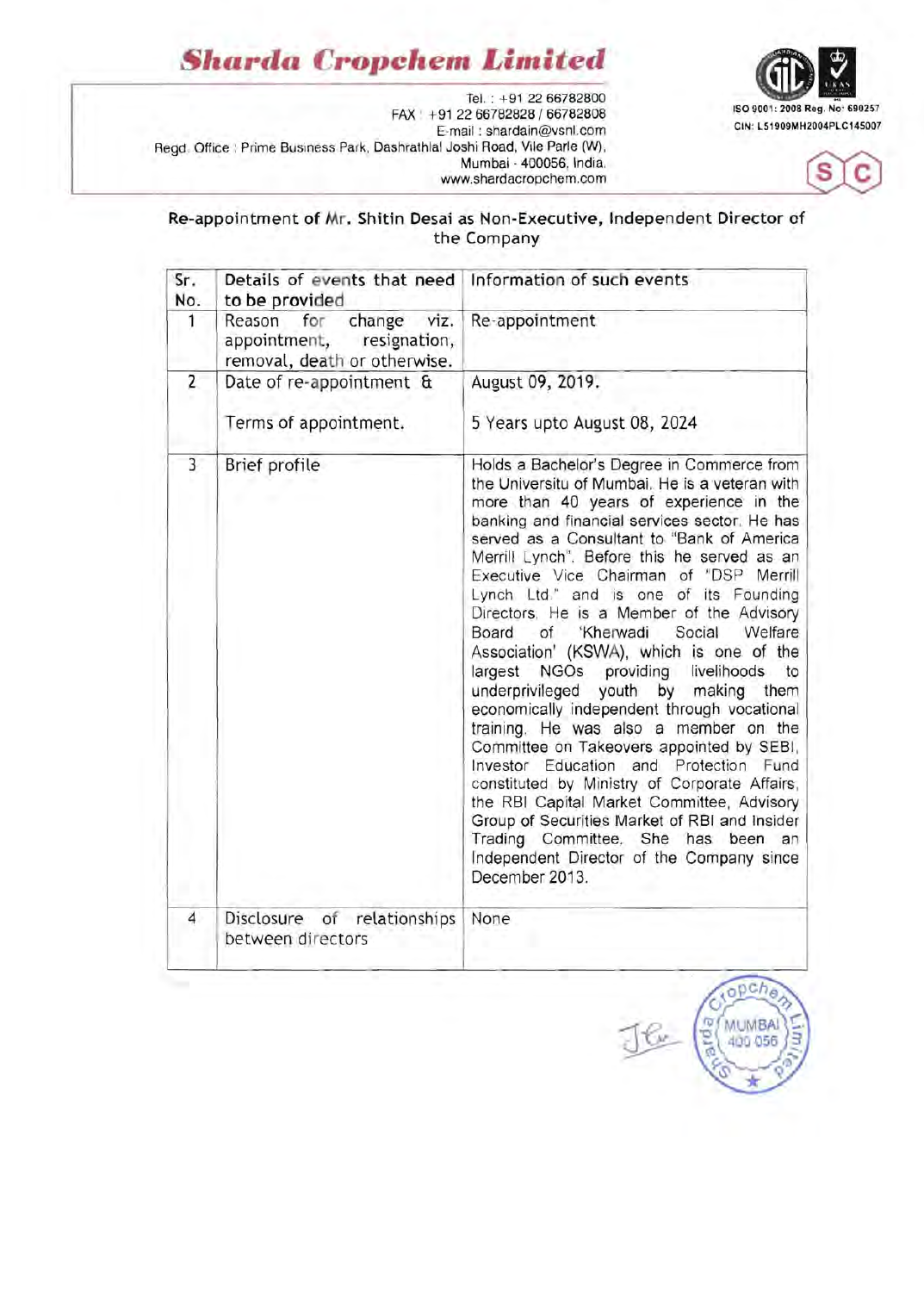# **Sharda Cropchem** *Limited*



Tel. : +91 22 66782800 FAX +91 22 66782828 / 66782808<br>
E-mail : shardain@ysnl com CIN: L51909MH2004PLC145007 E-mail : shardain@vsnl.com Regd, Office : Prime Business Park, Dashrathlal Joshi Road, Vile Parle (W), Mumbai - 400056, India. www.shardacropchem.com



### **Re-appointment of Mr. Shobhan Thakore as Non-Executive, Independent Director of the Company**

| Sr.<br>No.     | Details of events that need<br>to be provided                                       | Information of such events                                                                                                                                                                                                                                                                                                                                                                                                                                                                                                                                                               |
|----------------|-------------------------------------------------------------------------------------|------------------------------------------------------------------------------------------------------------------------------------------------------------------------------------------------------------------------------------------------------------------------------------------------------------------------------------------------------------------------------------------------------------------------------------------------------------------------------------------------------------------------------------------------------------------------------------------|
| $\overline{1}$ | Reason for change viz.<br>appointment, resignation,<br>removal, death or otherwise. | Re-appointment                                                                                                                                                                                                                                                                                                                                                                                                                                                                                                                                                                           |
| $\overline{2}$ | Date of re-appointment &<br>Term of appointment                                     | August 09, 2019.<br>5 Years upto August 08, 2024                                                                                                                                                                                                                                                                                                                                                                                                                                                                                                                                         |
| 3              | Brief profile                                                                       | Holds Bachelor's Degrees in Arts (Politics)<br>and Law. He is a Solicitor at the Bombay High<br>Court and Supreme Court of England and<br>Wales and has been an advisor to leading<br>Indian companies on matters relating to<br>Corporate Law and Securities related<br>legislations. He has also acted on behalf of<br>leading investment banks and issuers for<br>initial public offerings in India and several<br>international equity and equity linked debt<br>issuances by Indian corporate houses. He has<br>been an Independent Director of the Company<br>since December 2013. |
| 4              | Disclosure of relationships<br>between directors                                    | None                                                                                                                                                                                                                                                                                                                                                                                                                                                                                                                                                                                     |

opche **MUMBAI** 400 056